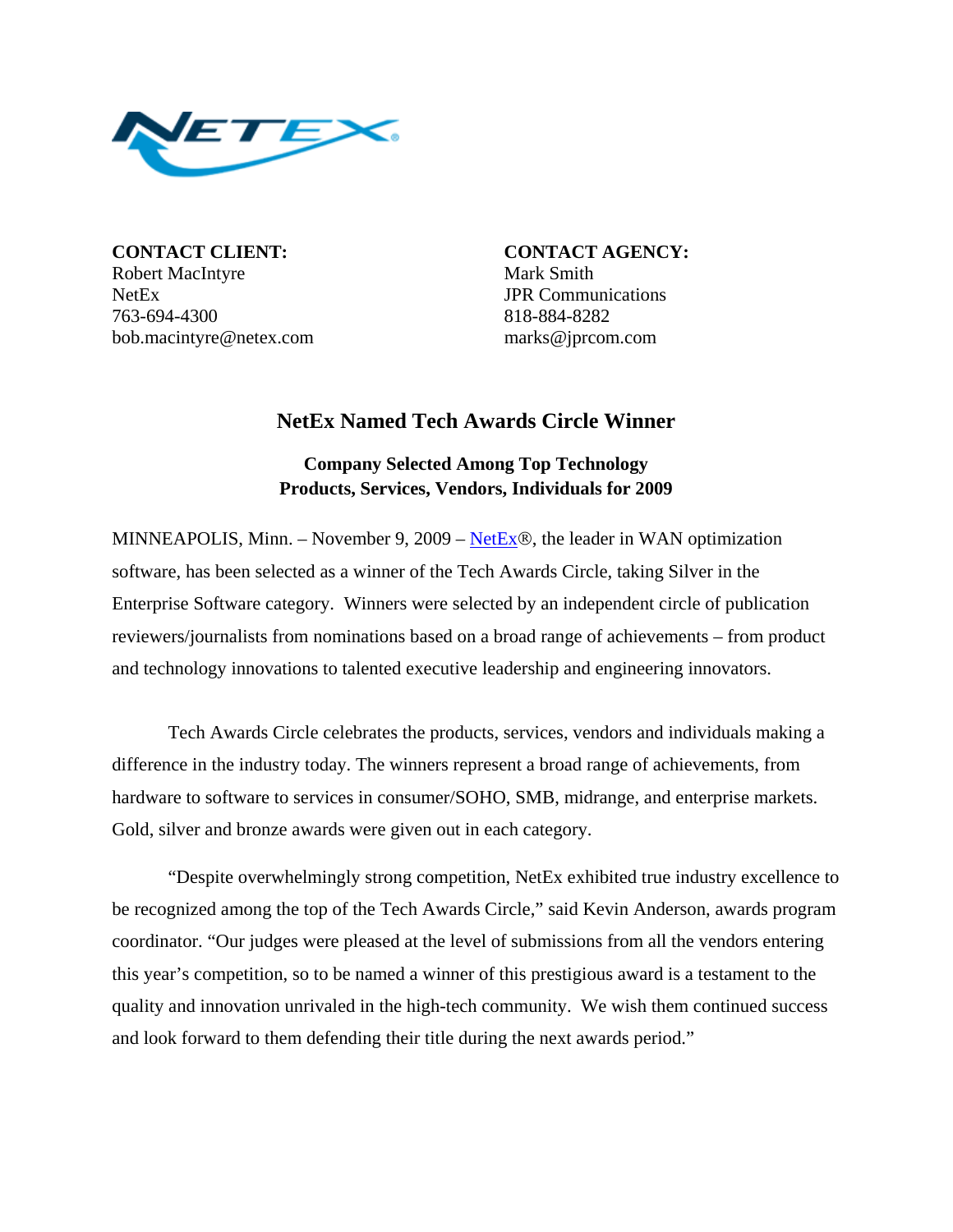"We have seen incredible interest in our HyperIP software among organizations looking to boost the performance of storage replication and migration applications within their VMware ESX Server environments. HyperIP can significantly cut the costs and complexity of their existing backup, recovery and data replication environments while providing 6X to 10X speed improvements on VMware data migration. We are pleased that the Tech Awards Circle judges recognized the innovation and value of HyperIP," said Robert MacIntyre, Vice President, Business Development and Marketing at NetEx.

HyperIP is an award-winning business continuity and disaster recovery optimization software for backup, recovery and data replication applications. When used with VMware, HyperIP dramatically reduces the overall cost and complexity of data replication and disaster recovery requirements by removing the effects of latency, packet loss and other network issues that degrade application throughput. HyperIP has been proven to reduce VMotion transfers from 20 minutes to 3 minutes over a local area network and provides necessary bandwidth rate controls, which prevent link saturation by bandwidth-intensive applications. HyperIP over long distances provides even greater performance advantages when used over a shared IP connection because of the inefficiencies of TCP recovering from latency and packet loss. HyperIP supports data transfer rates from 1.5 Mb/s to 800 Mb/s, which provides growth and scalability for customers without the need to replace hardware.

More information about Tech Awards Circle, including the full list of winners, is available online at http://www.techawardscircle.com or by email at info@techawardscircle.com.

## **About Tech Awards Circle**

Tech Awards Circle was established this year to truly honor the 'best of the best' in technology. Tech Awards Circle is not affiliated with an analyst firm or a media company, both of which are directly supported by tech vendors through consulting relationships or advertising sales, so it is uniquely unbiased and immune to conflicts of interest. Entries are judged by an independent circle of journalists, including product reviewers, each with at least a decade of experience covering technology from consumer electronics to enterprise-class computing. To prevent these judges from being unduly influenced by vendors, they have agreed to remain anonymous. For more information or to be added to the mailing list please visit www.techawardscircle.com.